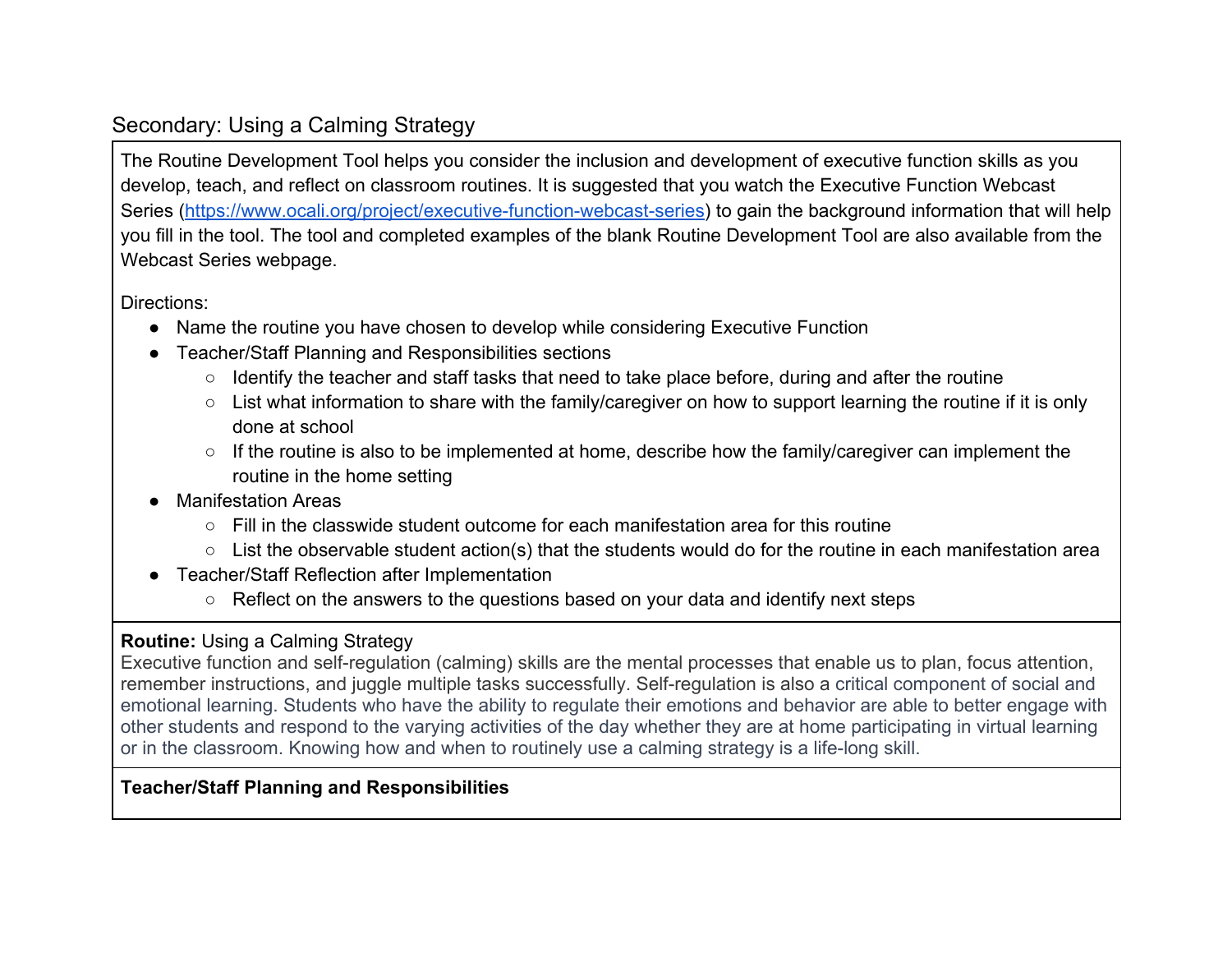Before the Routine is Started:

- Teacher will identify what situations in the classroom and at home may cause stress for youth
- Teacher will create a variety of calming strategies that can be used both in the classroom and virtually
- Teacher will explore online resources that outline how to use social narratives, music, technology and other resources to introduce calming strategies to students
- Teacher will prioritize what situations to address with entire class
- Teacher will create a list of calming strategies both with and without graphics
- Teacher will determine when to present list of calming strategies to the class based on the identified situations
- Teacher will create an electronic data form for students to enter when they used a calming strategy and how it worked

During the Routine:

- Teacher and class will discuss when calming strategies might be used
- Teacher will teach one calming strategy at a time to all students
- Teacher will practice the calming strategy using role play, video modeling, visual supports, and other evidence based practices
- Teacher will have discussions about matching strategies to the situation/need
- Teacher will share the electronic data form and explain how to use it
- Teacher will observe students and remind them to enter data into the class data form

After the Routine is Completed:

- Teacher will analyze collected data on use of calming strategies and determine if any further support on how to use calming strategies is needed
- Teacher and class will discuss analyzed data and how to improve using the strategy
- Teacher will review calming strategies with those students who need additional support
- Teacher will compile a list of what specific calming strategy resources were more successful
- Teacher will consider finding other resources to help students still struggling with calming strategies

Family/Caregiver Guide to Support Routine at Home:

- Teacher will communicate with family through emails, classroom newsletter, and/or classroom text system about the calming strategy being taught and when it might be used
- Teacher can share resources that support teaching the strategy, such as a step by step guide or video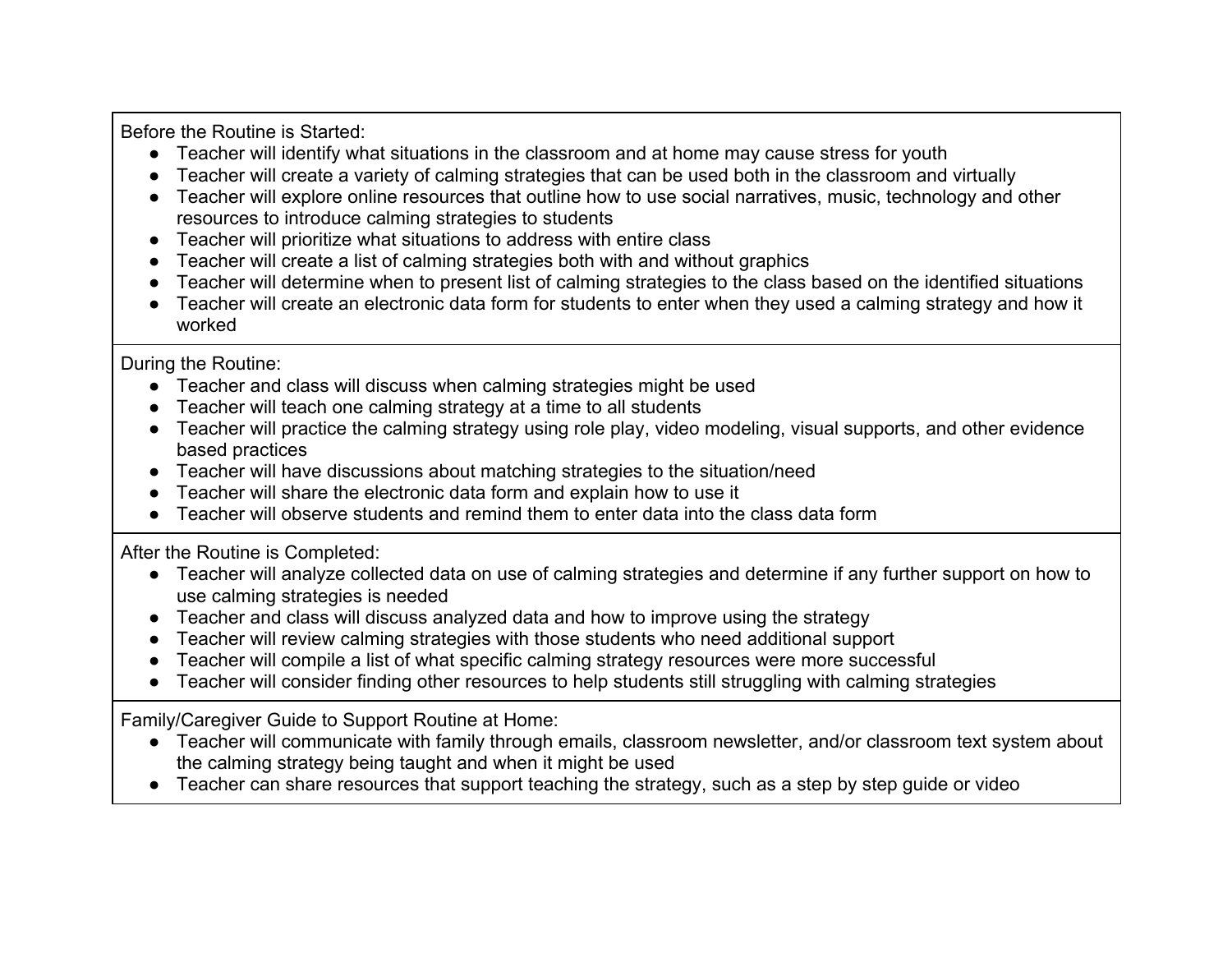| <b>Manifestation Areas</b>                                                                                                                                                                                                                       | <b>Observable Student Action(s)</b>                                                                                                                                                                                                                                                                                                                     |
|--------------------------------------------------------------------------------------------------------------------------------------------------------------------------------------------------------------------------------------------------|---------------------------------------------------------------------------------------------------------------------------------------------------------------------------------------------------------------------------------------------------------------------------------------------------------------------------------------------------------|
| Self-Management: Taking responsibility for your own<br>behavior, actions and well-being<br>Classwide Student Outcome: Students independently use<br>calming strategies                                                                           | <b>Observable Student Actions for Self-Management:</b><br>Learn the calming strategies<br>$\bullet$<br>Practice calming strategies with class<br>Apply calming strategies throughout the day<br>(whether in classroom or remote learning)<br>Identify situations that require the use of calming<br>strategies<br>Add data to the electronic class form |
| <b>Time Management:</b> Ability to use time effectively and<br>productively<br>Classwide Student Outcome: Students learn to use the<br>calming strategy before being upset interrupts their school<br>participation                              | <b>Observable Student Actions for Time Management:</b><br>Have calming strategy resources easily available<br>$\bullet$<br>throughout the day (whether at home or in the<br>classroom) for use quickly as needed<br>Use calming strategies before dysregulation with<br>decreased prompting/reminders                                                   |
| <b>Information Management:</b> Ability to acquire, retain and<br>use information<br>Classwide Student Outcome: Students demonstrate<br>understanding of calming strategies and use them as<br>needed                                             | <b>Observable Student Actions for Information Management:</b><br>Identify what situations will require using calming<br>$\bullet$<br>strategies<br>Match up what calming strategy will work for the<br>situation<br>Use the calming strategy<br>Record use of the calming strategy on data form                                                         |
| <b>Materials Management:</b> Ability to manage the "stuff" of<br>school or preschool<br>Classwide Student Outcome: Students are responsible for<br>using calming strategies' materials as needed (such as a<br>visual support, app, timer, etc.) | <b>Observable Student Actions for Materials Management:</b><br>Keep track of resources needed for calming<br>$\bullet$<br>strategies (stress ball, visual support, etc.)<br>Remember to practice calming strategies using the<br>tools<br>Keep track of situations that require calming<br>strategies on provided data form                             |